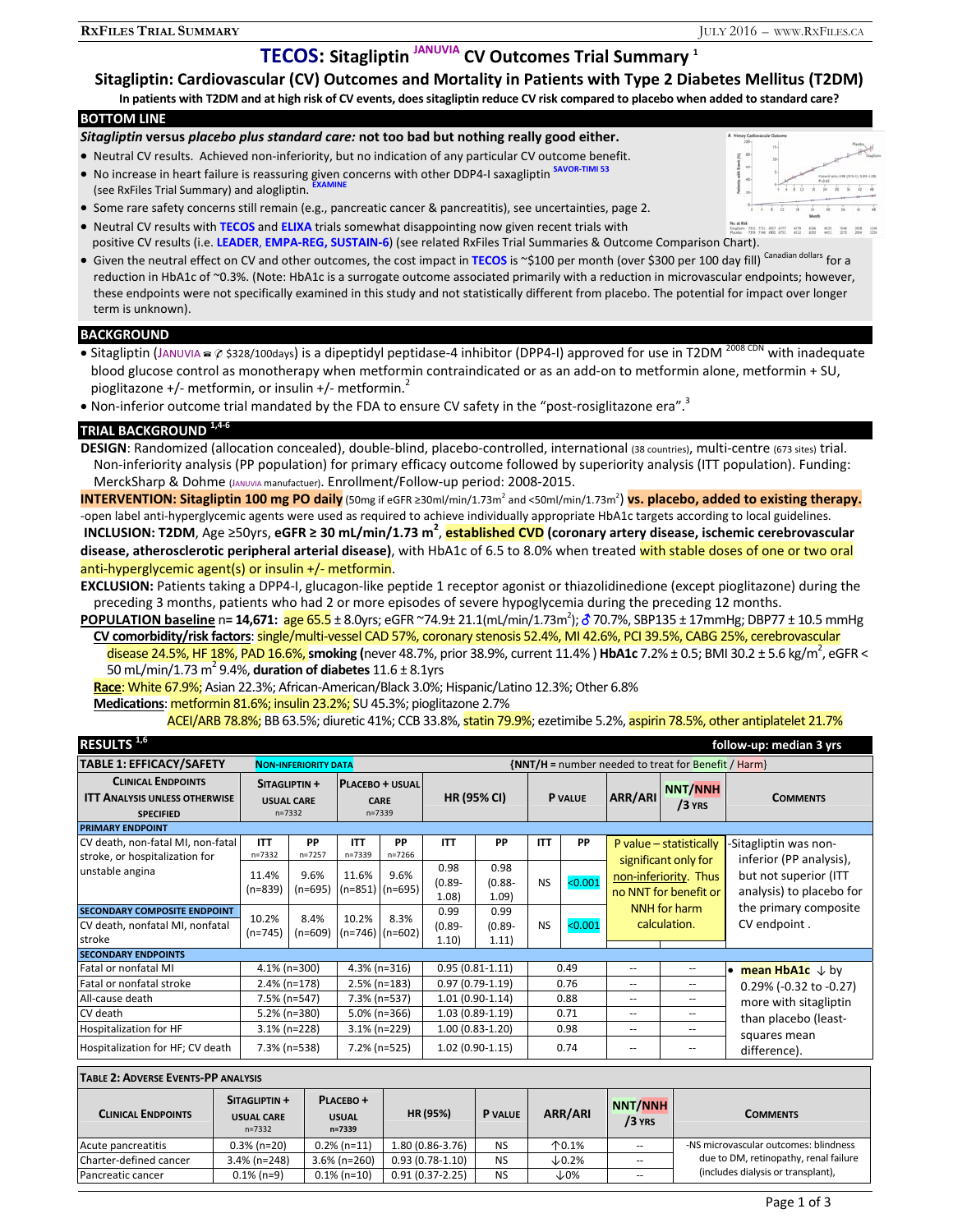| <b>RXFILES TRIAL SUMMARY</b>                    | $JULY 2016 -$ www.RxFiles.ca |                 |                    |           |                   |                          |                                                                                           |
|-------------------------------------------------|------------------------------|-----------------|--------------------|-----------|-------------------|--------------------------|-------------------------------------------------------------------------------------------|
| Severe hypoglycemia                             | $2.0\%$ (n=144)              | $1.7\%$ (n=125) | $1.13(0.89-1.44)$  | <b>NS</b> | $\uparrow$ 0.3%   | $\overline{\phantom{a}}$ | microalbuminuria, diabetic                                                                |
| Use of additional ant-<br>hyperglycaemic agents | 22% (n=1591)                 | 28% (n=2046)    | $0.72(0.68-0.77)$  | < 0.001   | $\downarrow$ 6%   |                          | neuropathy, amputation, PAD (See<br>Table S5). <sup>6</sup>                               |
| Initiation of chronic insulin                   | 9.7% (n=542)                 | 13.2% (n=744)   | $0.70(0.63-0.79)$  | < 0.001   | $\downarrow$ 3.5% | 29                       | -NS for hospitalization due to<br>hyperglycemia, DM complications etc.<br>(See Table S5). |
| eGFR (ml/min/ $1.73m^2$ )                       | $-4.0 \pm 18.4$              | $-2.8 \pm 18.3$ | $-1.76$ to $-0.91$ | < 0.001   | $\qquad \qquad -$ | $- -$                    |                                                                                           |

## **STRENGTHS, LIMITATIONS, & UNCERTAINTIES 1**

### **STRENGTHS:** • Large trial size.

- Longest duration of follow-up for published DPP4-I CV outcome trials.
- Well-designed RCT (properly randomized [allocation concealment, balanced baseline demographics]; registered; appropriately powered; all CV outcomes were pre-specified, adjudicated, & clinically relevant).
- 95.1% in sitagliptin group and 94.1% in placebo group completed study; vital status not confirmed for <2.5% of patients.
- ITT and PP analyses were performed for the primary composite endpoint. Results are mostly reassuring.
- Primary composite endpoint consistent (homogeneous) among subgroups.
- Decreased use of anti-hyperglycaemic agents and insulin initiation in sitagliptin group.
- No increased HF risk with or without adjustment for baseline HF history (previously uncertain given increase with drugs from the same class, saxagliptin **SAVOR-TIMI 53** alogliptin **EXAMINE**).7-11

- **LIMITATIONS:**  26.1% of all sitagliptin patients and 27.5% of all placebo patients prematurely discontinued study medication (reasons for discontinuation NR).
	- The sponsor- Merke, Sharpe and Dohme- involved in the study (e.g., reviewed the data, revised the manuscript).
	- Reporting bias: not all pre-specified outcomes reported (e.g., change in weight) and overall SAE not reported. Of the SAE that were reported (those at least 1%), sitagliptin generally similar to placebo: (Composite SAE of those  $\geq$ 1% [calculated by RxFiles] : sitagliptin 11% vs placebo 10.6%; components: neoplasms 4.7% vs 5.1%; injury, poisoning or procedural complication 2% vs 1.8%; GI disorder 1.8% vs 1.4%; musculoskeletal or connective tissue disorder 1.6% vs 1.3%; resp, thoracic, or mediastinal disorder 0.9% vs 1%).
	- No adjustments made for multiplicity of secondary outcomes (risk of false-positive result [type 1 error]).
	- Non-inferiority margin of 1.3 was arbitrarily set by the FDA, and thus may not represent a minimally-clinically important difference to clinicians or patients.

- UNCERTAINTIES: . Applicability of results to patients without established CVD or with more complicated coexisting illnesses.
	- Applicability of results to patients with **severe renal insufficiency** (<30 ml/min/1.73m<sup>2</sup>), as dose-adjusted sitagliptin (i.e., 25 mg daily) is recommended by the product monograph but these patients were excluded from the trial.<sup>2</sup>
	- Effect of sitagliptin on microvascular outcomes (e.g., retinopathy, neuropathy, nephropathy) as these may take 5-10+ years to develop and median trial follow-up was 3 years.
	- ? Greater efficacy in patients with higher BMI. BMI ≥30kg/m<sup>2</sup> subgroup demonstrated numerically greater reduction in the primary composite outcome (HR 0.88, 95% CI 0.76-1.01) vs BMI <30 kg/m<sup>2</sup> (HR 1.08, 95% CI 0.95-1.24).
	- Since diabetes patients are more likely to develop adverse CV outcomes, agents with promising CV protection such as empagliflozin, <sup>12</sup>**EMPA-REG** liraglutide, <sup>13</sup>**LEADER** and semaglutide (not available in CAN) **14 SUSTAIN-6** may be preferred over sitagliptin. Since sitagliptin may have some acute pancreatitis concerns, lixisenatide **15 ELIXA** may be a safer agent. (Difficult to assess as diabetes may itself be a risk factor for pancreatitis). Note, patients in **ELIXA<sup>15</sup>** may have been higher risk than **TECOS** (e.g., higher rate of annual mortality rate).
	- Several concerns regarding serious adverse effects with sitagliptin use have been raised outside of this trial:
		- o Pancreatic cancer risk: there was no statistically significant difference in pancreatic cancer; in **TECOS**, 9 cases in sitagliptin group and 10 cases in placebo group.
		- o Pancreatitis: there was no statistically significant difference in pancreatitis; in **TECOS**, 20 cases (0.0032%) in sitagliptin group and 11 cases (0.0015%) in control (P=0.12).
		- o Unpublished meta-analysis of **TECOS, SAVOR-TIMI 53**, **EXAMINE** estimate pancreatitis risk for DPP4-I is low, but can occur with an estimated NNH=834/2.4yrs.<sup>16</sup>
	- **Trials currently underway for DDP4-I: CARMELINA<sup>(linagliptin)</sup>(2018).**

Remember... for vascular protection, CDA 2013 (updated 2016) recommends: lifestyle (nutrition, exercise, smoking cessation); optimal HbA1c control (usually ≤ 7%), BP control (<130/80 mmHg), and cholesterol control (LDL ≤2 mmol/L); and lastly CV protective drugs (i.e., ACEI/ARB, statin, ASA [if indicated]).<sup>1</sup>

#### **RELATED RxFiles LINKS**

- · RxFiles Diabetes Agents Outcomes Table: http://www.rxfiles.ca/rxfiles/uploads/documents/Diabetes-Agents-Outcomes-Comparison-Summary-Table.pdf
- RxFiles Diabetes Landmark Trials and Links: http://www.rxfiles.ca/rxfiles/uploads/documents/CHT-Diabetes-Landmark-Trials-Links.pdf
- RxFiles Diabetes **ELIXA** trial summary http://www.rxfiles.ca/rxfiles/uploads/documents/Lixisenatide-ELIXA%20Trial%20Summary.pdf
- RxFiles Diabetes **LEADER** trial summary http://www.rxfiles.ca/rxfiles/uploads/documents/Leader-Liraglutide%20VICTOZA%20and%20Cardiovascular%20Outcomes%20in%20Type%202%20Diabetes.pdf
- RxFiles Diabetes **EMPA-REG** trial summary http://www.rxfiles.ca/rxfiles/uploads/documents/EMPA-REG%20Trial%20Summary.pdf

X =non-formulary in SK <sup>®</sup>=not covered by NIHB <sup>a</sup>=Exceptional Drug Status in SK º=female o<sup>2</sup>=male AE=adverse event BMI=body mass index CABG=coronary artery bypass graft CAD=coronary artery disease CV= cardiovascular CVD=cardiovascular disease DBP=diastolic blood DPP4-I=dipeptidyl peptidase-4 inhibitor eGFR= estimated glomerular filtration rate FDA= Food and Drug Administration GI=gastrointestinal GLP1-A=glucagon-like peptide-1 agonist HbA1c= hemoglobin A1c HF=heart failure ITT=intention to treat MI=myocardial infarction NR=not reported NS=not statistically significant PAD=peripheral artery disease PCI= percutaneous intervention PP= per protocol SAE=serious adverse events SBP=systolic blood pressure SGLT2-**I**=sodium glucose cotransporter 2 inhibitor **SU**=sulfonylurea **T2DM**=type 2 diabetes mellitus